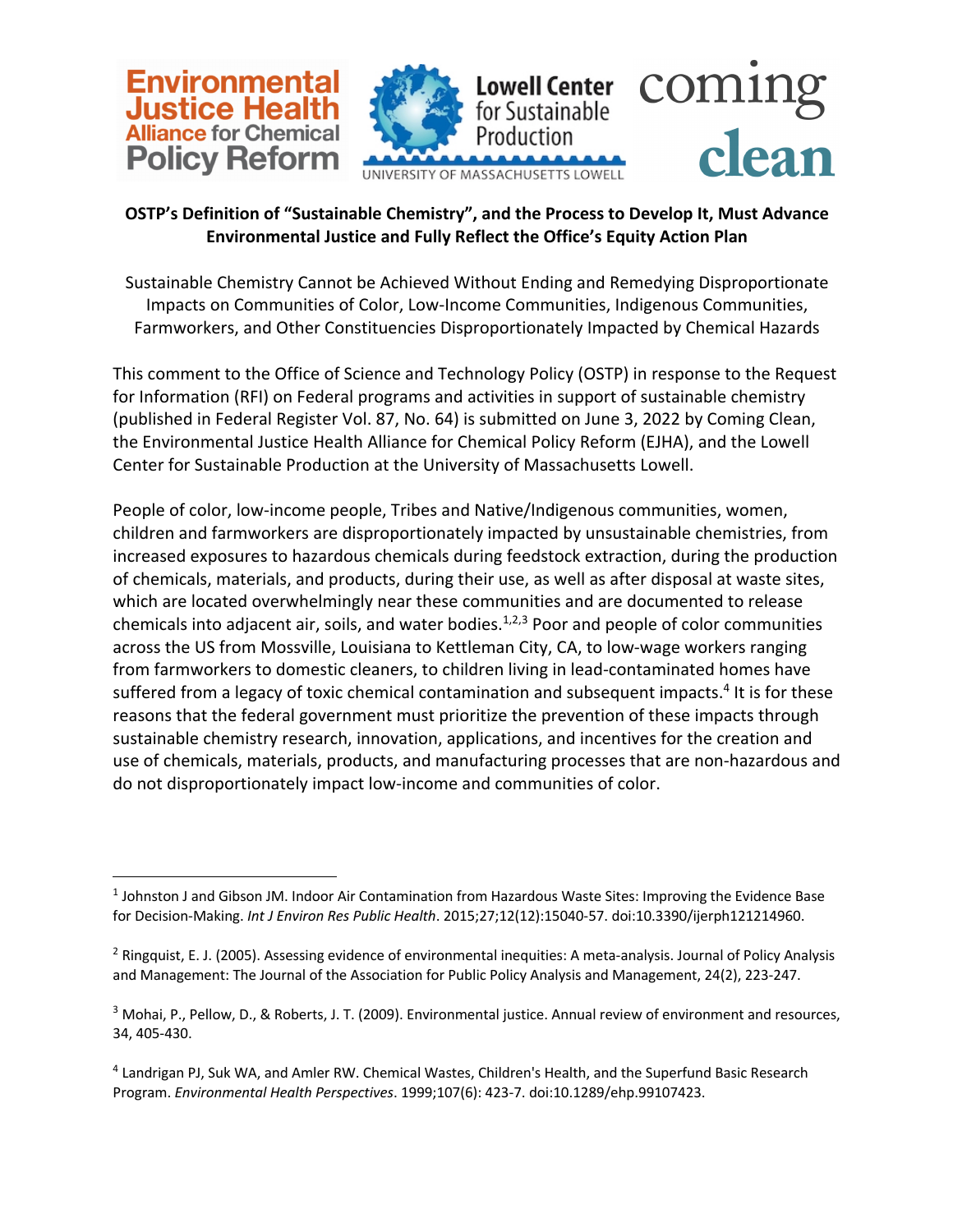The White House Office of Science and Technology Policy's Equity Action Plan<sup>5</sup> states clearly that: "For science and technology to benefit all people, there needs to be deliberate approaches to embed equity considerations throughout the development of science and technology policy." The Plan also notes that "OSTP has and will continue to actively engage with the public and recognizes it is especially important to diversify who has an opportunity to participate in the policy-making process." To date, OSTP's process to work toward a definition of "sustainable chemistry" does not seem to reflect these commitments, and could be seen as undermining equity considerations and participation from those most affected by "unsustainable" (i.e. hazardous or toxic) chemistry.

Based on the RFI, it does not appear that OSTP has made a deliberate effort to embed equity considerations in this RFI process (beyond simply mentioning "environmental justice" as one consideration), nor to have made any significant effort to actively encourage participation and input by diverse constituencies, especially communities and constituencies disproportionately impacted by chemical production, use, and disposal. OSTP's "Past Events" list<sup>6</sup> includes only two "sustainable chemistry outreach events," focused on business and industry: Specifically a small business outreach event and a webinar focused on "the science, technology, and innovation needs of the chemical industries." Despite the fact that the RFI notes OSTP's "great interest" in receiving input from "people from communities impacted by" sustainable chemistry technologies "including but not limited to environmental justice communities," there is no information on OSTP's site or in the Request for Information about outreach done to communities of color, low-income communities, Indigenous communities, farmworkers, or - as the Equity Action Plan puts it - to any communities or constituencies "adversely affected by persistent poverty or inequality." Federal government efforts on sustainable chemistry must go beyond basic research and technology development to incorporating understanding of how the chemistry lifecycle disproportionately impacts certain communities so that these considerations can be built into federal funding and other actions that ensure that sustainable chemistry innovation not only does no harm but also benefits those communities most impacted to date.

As OSTP proceeds in developing and finalizing a definition of "sustainable chemistry," a sustainable chemistry strategic plan, funding criteria or priorities for sustainable chemistry, and any other related policies, plans, or actions, the Office should:

- Proactively identify equity and environmental justice issues and concerns, and include specific and measurable questions, actions and outreach to ensure they are addressed before any definition, plan, or actions are finalized;
- Create and execute a robust equity and environmental justice outreach and participation plan that includes communities and constituencies disproportionately

<sup>&</sup>lt;sup>5</sup> Executive Office of the President. Office of Science and Technology Policy Executive Order 13985: Equity ActionPlan. January 2022. https://www.whitehouse.gov/wp-content/uploads/2022/04/04-2022- EO13985\_OSTP\_EquityAction-Plan\_FINAL.pdf . Accessed June 2, 2022.

<sup>6</sup> White House Office of Science and Technology. Past Events. https://www.whitehouse.gov/ostp/eventswebinars/past-events/. Accessed June 2, 2022.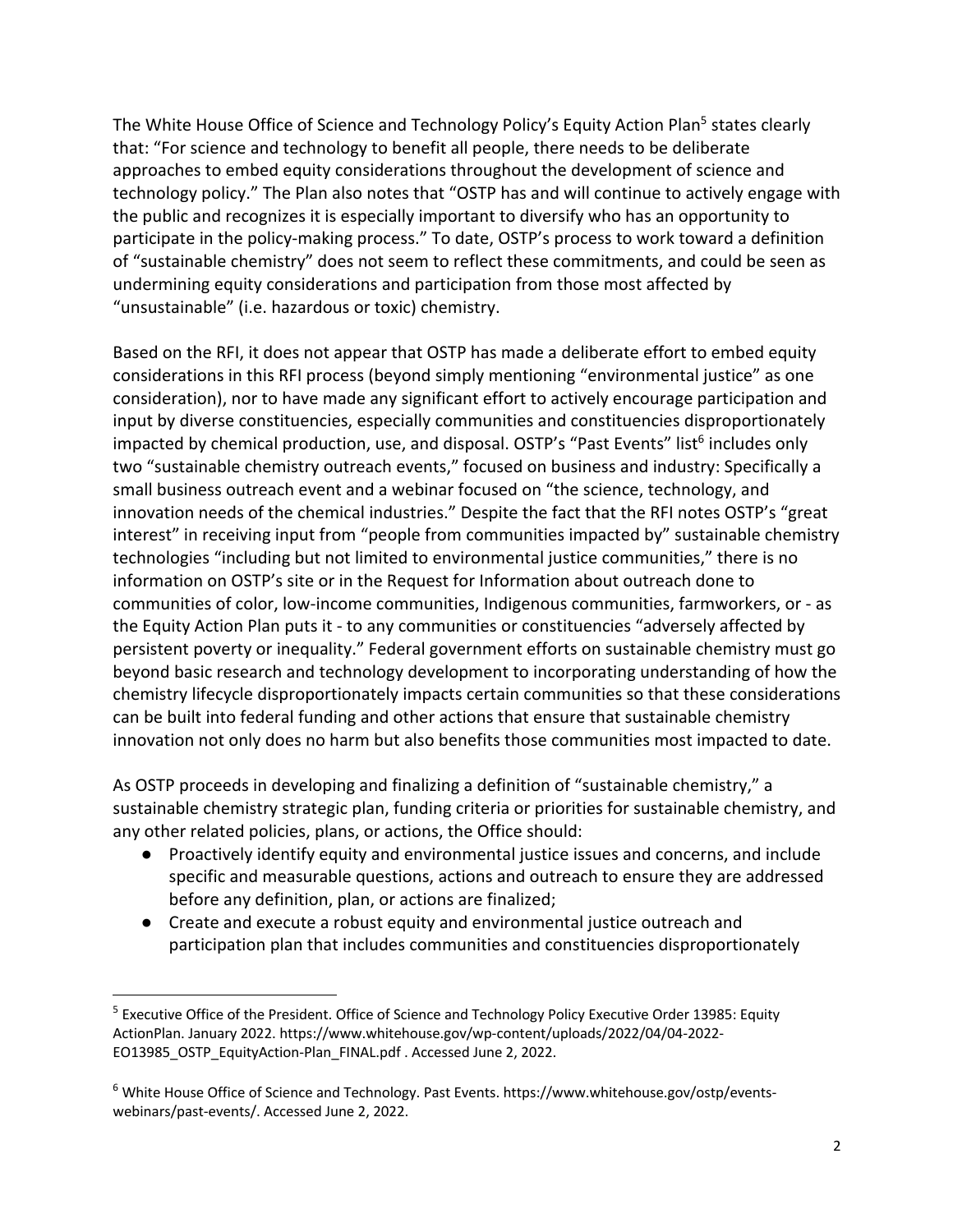impacted by chemical hazards throughout all stages of development and finalization of this definition, plan, and any related policies or actions;

● Ensure that the definition, strategic plan, and funding/investment guidelines or priorities align with and advance the federal government's Justice40 commitment (i.e. at least 40% of federal funds supporting sustainable chemistry research and programs should specifically benefit and protect disproportionately impacted communities).

Toxic chemical exposures contribute to costs equivalent to more than 10% of global GDP.<sup>7</sup> The US-based Collaborative on Health and Environment links chemical exposures to more than 180 different illnesses. Fossil fuel refining, chemical production, and transport are particularly problematic for communities of color. The US EPA concluded in 2018 that risks from facilities filing under its Risk Management Plan Rule affect minority and low-income populations to a greater degree than other populations. The agency found that communities living within a mile radius of facilities storing hazardous chemicals and with incident risks had 10 percent more lowincome populations and 11 percent more minority populations compared to U.S. averages. Facility incidents will likely increase as climate change increases the vulnerability of plants located near coastlines, such as in Louisiana and Texas. The Government Accountability Office notes that 31% of RMP facilities are within areas that may be subject to increased climate related impacts. Low income and communities of color are disproportionately located within these areas. $8<sup>8</sup>$ 

States that already contain a large number of petrochemical facilities are seeing increased growth of existing facilities and the opening of new facilities. Since 2015, seven new petrochemical facilities have been approved along the stretch of the Mississippi River in Louisiana known as Cancer Alley, which is home to predominantly Black and low-income communities of color. According to a 2014 report by the Environmental Justice Health Alliance for Chemical Policy Reform, neighborhoods near chemical and energy production facilities in the US have Black and Latino populations 75% and 60% higher than the national average, respectively, and 50% higher poverty rates.<sup>9</sup> Specifically in Cancer Alley for data collected in 2005, people in low-income tracts bore a cumulative cancer risk 12% more than people in highincome tracts, and those in predominantly Black areas bore a cumulative cancer risk 16% more than individuals in predominantly White areas, with formaldehyde and benzene as the two

 $7$  Grandjean P and Bellanger M. Calculation of the disease burden associated with environmental chemical exposures: application of toxicological information in health economic estimation. *Environmental Health*. 2017; 5;16(1):123. doi:10.1186/s12940-017-0340-3.

<sup>&</sup>lt;sup>8</sup> US Government Accountability Office. Chemical Accident Prevention: EPA Should Ensure Regulated Facilities Consider Risks from Climate Change. GAO22-2104494, February 2022. https://www.gao.gov/assets/gao-22- 104494.pdf

<sup>9</sup> Orum P, Moore R, Roberts M, and Sánchez J. *Who's in Danger? Race, Poverty, and Chemical Disasters: A Demographic Analysis of Chemical Disaster Vulnerability Zones*. Environmental Justice and Health Alliance For Chemical Policy Reform. 2014.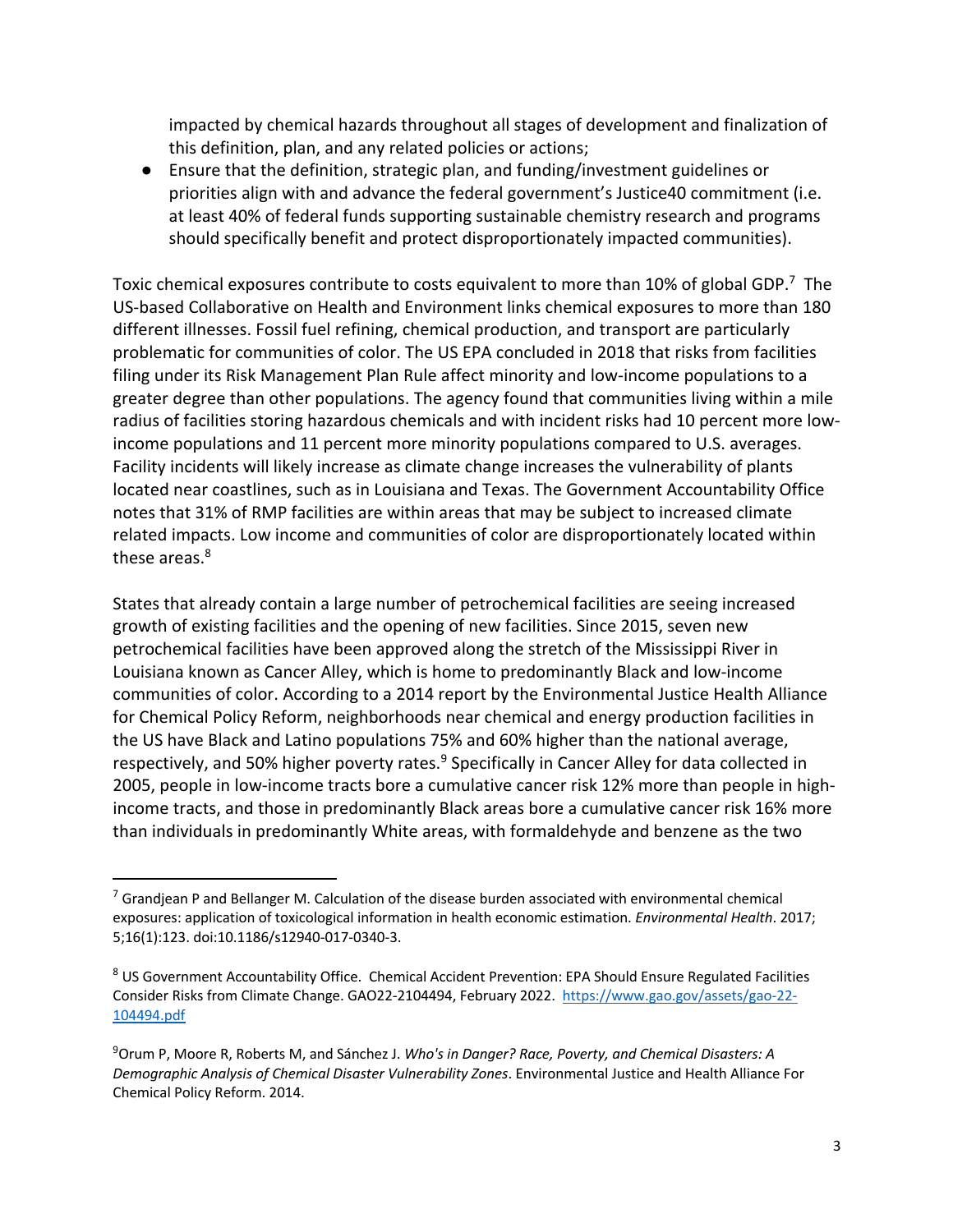major chemical contributors to these risks.<sup>10</sup> The UN Human Rights Commission condemned the growth of these petrochemical facilities in this area, noting that it infringes on their right to a healthy environment and an adequate standard of living for these communities.

Sustainable Chemistry needs to prevent chemical impacts and environmental injustices going forward, restore communities and workers that have been disproportionately harmed by chemical exposure or that face ongoing legacy exposures and support their growth beyond restoration, $11$  and focus on equity and justice at all stages of the chemical lifecycle, particularly:

- **Oil and gas extraction**. The environmental, health and social impacts of oil production, transport, refining, and consumption are significant and widespread.<sup>12</sup> Gas pipelines and oil refineries disproportionately impact communities of color.<sup>13</sup> More than 17 million people live within 1 mile of an active oil and gas well, $14$  and while oil and gas themselves are hazardous, processes such as hydraulic fracturing ("fracking") incorporate the use of many more toxic chemicals, which pose exposure risks for workers and surrounding communities.
	- o **Technology needs**: Alternative feedstocks, such as sustainably grown and harvested biomass, which pose lower community risks.
- **Chemical production**. High temperature and pressure requirements at modern petrochemical facilities, along with the storage of hazardous chemicals, results in extensive accidental releases to air and water, as well as physical and psychosocial hazards to nearby communities near facilities. Given the proximity of communities to massive petrochemical facilities, members of these communities are often instructed to "shelter in place". According to the US Chemical Safety Board, in 2021 there were 81 accidental releases at industrial chemical plants involving substantial property damage,

<sup>10</sup> James W, Jia C, and Kedia S. Uneven magnitude of disparities in cancer risks from air toxics. *Int J Environ Res Public Health*. 2012;3;9(12):4365-85. doi:10.3390/ijerph9124365.

<sup>&</sup>lt;sup>11</sup> The Louisville Charter for Safer Chemicals: A Platform for Creating a Safe and Healthy Environment Through Innovation. 2021. https://www.louisvillecharter.org. Accessed May 27, 2022.

 $12$  O'Rourke, D., & Connolly, S. (2003). Just oil? The distribution of environmental and social impacts of oil production and consumption. Annual Review of Environment and Resources, 28(1), 587-617.

<sup>&</sup>lt;sup>13</sup> Donaghy T and Jiang C. Fossil Fuel Racism: How Phasing Out Oil, Gas, and Coal Can Protect Communities. Greenpeace USA; Gulf Coast Center for Law & Policy; The Movement for Black Lives. 2021. https://www.greenpeace.org/usa/reports/fossil-fuel-racism/#exec-summary. Accessed May 23, 2022.

<sup>&</sup>lt;sup>14</sup> Czolowsky ED, Santoro RL, Srebotnjak T, and Shonkoff SCB. Toward Consistent Methodology to Quantify Populations in Proximity to Oil and Gas Development: A National Spatial Analysis and Review. *Environmental Health Perspectives*. 2017;125(8). https://doi.org/10.1289/EHP1535.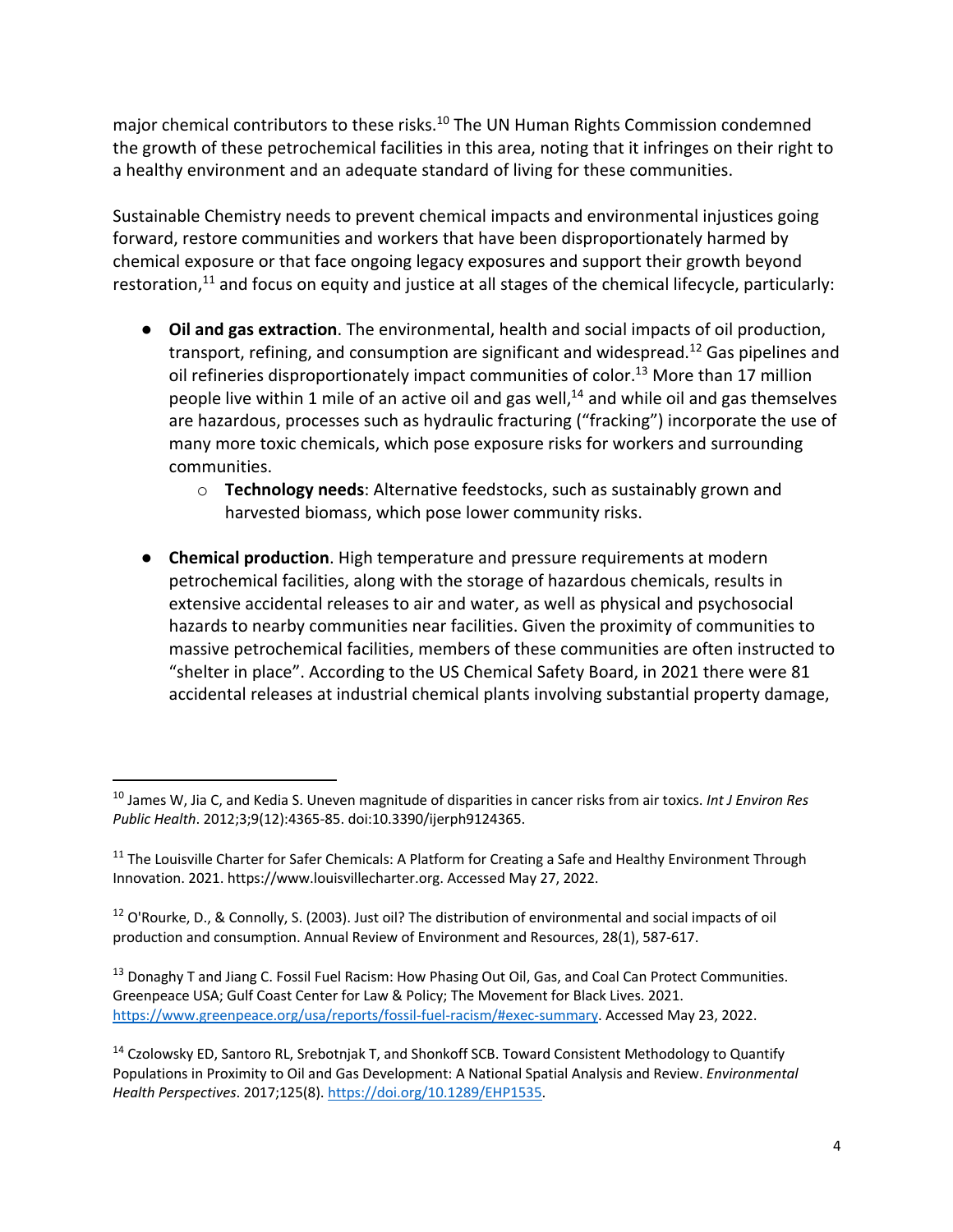serious injuries, and/or fatalities.<sup>15</sup> Many of these accidents involve platform chemicals such as benzene, styrene, cumene, and cyclohexane, which form the base of – and embed toxicity and legacy environmental justice impacts – in the entire chemical and product supply chain. Along with their derivative chemicals, they are used extensively in different processes, materials, and products.<sup>16</sup> Communities are impacted by these releases  $-$  both physically by the chemical exposures and psychologically.<sup>17</sup> Given the sheer size and concentration of these facilities in certain areas of the US, the cumulative health burden of emissions is enormous.

- o **Technology needs**: Inherently safer chemical processing technologies that are fossil carbon-free and that use lower pressure and heat and avoid the use of toxic and hazardous chemicals. Alternative distributed manufacturing processes that are smaller, less concentrated, and generate less waste and emissions.
- **Product manufacturing and use**. Manufacturing facilities using toxic and hazardous chemicals are disproportionately located in communities of color.<sup>18</sup> Permitted emissions from such facilities to air and water include chemicals that are known carcinogens, reproductive toxicants, and neurotoxicants. Existing pollution standards insufficiently protect environmental justice communities from the cumulative hazards they pose.<sup>19</sup> Additionally, workers in a large number of industries (including agriculture) are regularly exposed to toxic or hazardous chemicals. However, occupational exposure standards apply to only a small subset of these chemicals, which may not adequately protect workers. Small- and medium- sized businesses frequently lack sufficient knowledge of chemical hazards to adequately protect workers. Workers in many chemically intensive industries, such as farming, domestic and industrial cleaning, construction, nail salons, floor finishing, and autobody shops tend to be disproportionately from communities of color, including immigrant workers who may not know of their legal protections. For instance, floor finisher workers in Massachusetts are majority Vietnamese immigrants,

<sup>18</sup> Faber DR and Krieg EJ. Unequal Exposure to Ecological Hazards 2005: Environmental Injustices in the Commonwealth of Massachusetts. A Report by the Philanthropy and Environmental Justice Research Project. Northeastern University. 2005. https://www.issuelab.org/resources/2980/2980.pdf. Accessed May 23, 2022.

<sup>15</sup> US Chemical Safety Board. Accidental Release Reporting Rule Data. https://www.csb.gov/the-csbs-accidentalrelease-reporting-rule-data/. Accessed May 23, 2022.

<sup>&</sup>lt;sup>16</sup> Tickner J, Geiser K, and Baima S. Transitioning the Chemical Industry: The Case for Addressing the Climate, Toxics, and Plastics Crises. *Environment: Science and Policy for Sustainable Development*. 2021;63:6,4-15. doi:10.1080/00139157.2021.1979857.

<sup>&</sup>lt;sup>17</sup> Cutchin MP, Martin KR, Owen SV, and Goodwin JS. Concern About Petrochemical Health Risk Before and After a Refinery Explosion. *Risk Anal*. 2008;28(3):589–601. doi:10.1111/j.1539-6924.2008.01050.x.

<sup>&</sup>lt;sup>19</sup> U.S. EPA Office of the Inspector General. Management Alert: Prompt Action Needed to Inform Residents Living Near Ethylene OxideEmitting Facilities About Health Concerns and Actions to Address Those Concerns. 2020. https://www.epa.gov/sites/default/files/2020-03/documents/\_epaoig\_20200331-20-n-0128\_0.pdf. Accessed June 3, 2022.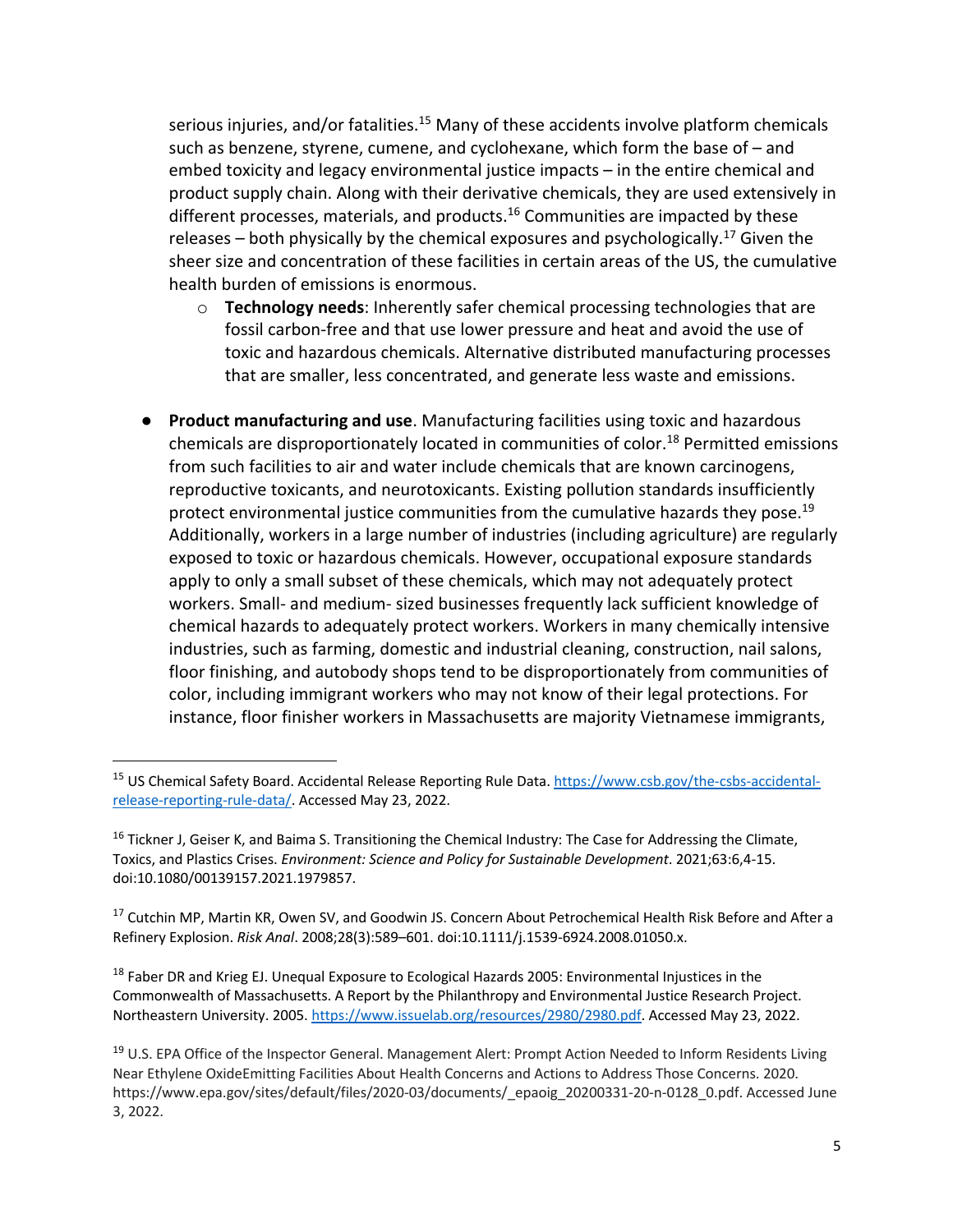many of whom have died on the job from preventable causes having to do with lack of knowledge or access to safer alternatives.<sup>20</sup> Such risks could be mitigated through the use of safer, more sustainable chemicals.<sup>21</sup> From lack of access or economic resources to purchase safer, more sustainable products, low-income and communities of color are exposed to dangerous chemicals such as flame retardants, solvents, plasticizers, hair lighteners, and straighteners during everyday product use from discount retailers<sup>22</sup> and other stores.

- o **Technology needs**: Process and product redesign innovations (pollution prevention and toxics use reduction) that reduce or eliminate the use of toxic chemicals and generation of waste in manufacturing processes, e.g., through process redesign and closed-loop production. Green chemistry solutions and safer alternatives to address priority chemicals and chemical functions that disproportionately expose workers and members of communities of color.
- **Disposal and end of life**. Hazardous waste facilities are disproportionately located in communities of color.<sup>23</sup> Further, some types of hazardous waste, such as e-waste, end up in open landfills in places like Ghana and China where they are burned for sellable materials, $24$  often exposing child laborers to toxic substances and contributing to air and water pollution both locally and worldwide. Recycling operations involving hazardous chemicals, such as battery recycling, are also disproportionately located in communities of color, along with newer "chemical recycling" facilities – a proposed "sustainable chemistry" solution that has not been adequately evaluated for its health and environmental impacts or sustainability benefits. Recent reporting on these facilities has shown that the methods used, such as pyrolysis, gasification, and others, emit

<sup>&</sup>lt;sup>20</sup> Kriebel D, Jacobs MM, Markkanen P, and Tickner J. Lessons Learned: Solutions for Workplace Safety and Health. Lowell Center for Sustainable Production. University of Massachusetts Lowell. 2011. https://www.uml.edu/docs/Lessons%20Learned%20Solutions%20for%20Workplace%20Safety%20and%20Health %2C%20full%20report\_tcm18-232340.pdf. Accessed May 24, 2022.

<sup>&</sup>lt;sup>21</sup> See U.S. Occupational Safety and Health Administration. Transitioning to Safer Chemicals: A Toolkit for Employers and Workers. Accessed 6/3/2022 at https://www.osha.gov/safer-chemicals

<sup>&</sup>lt;sup>22</sup> A Day Late and A Dollar Short: Discount Retailers Are Falling Behind on Safer Chemicals. The Campaign for Healthier Solutions. February 2015. https://ej4all.org/assets/media/images/Report\_ADayLateAndADollarShort.pdf. Accessed May 27, 2022.

<sup>&</sup>lt;sup>23</sup> Mohai, P., & Saha, R. (2015). Which came first, people or pollution? Assessing the disparate siting and post-siting demographic change hypotheses of environmental injustice. Environmental Research Letters, 10(11), 115008.

<sup>&</sup>lt;sup>24</sup> Wirtu, Y. D., & Tucho, G. T. (2022). E-waste: Growing environmental and health problems and its management alternatives in developing countries. Environmental Reviews, (ja).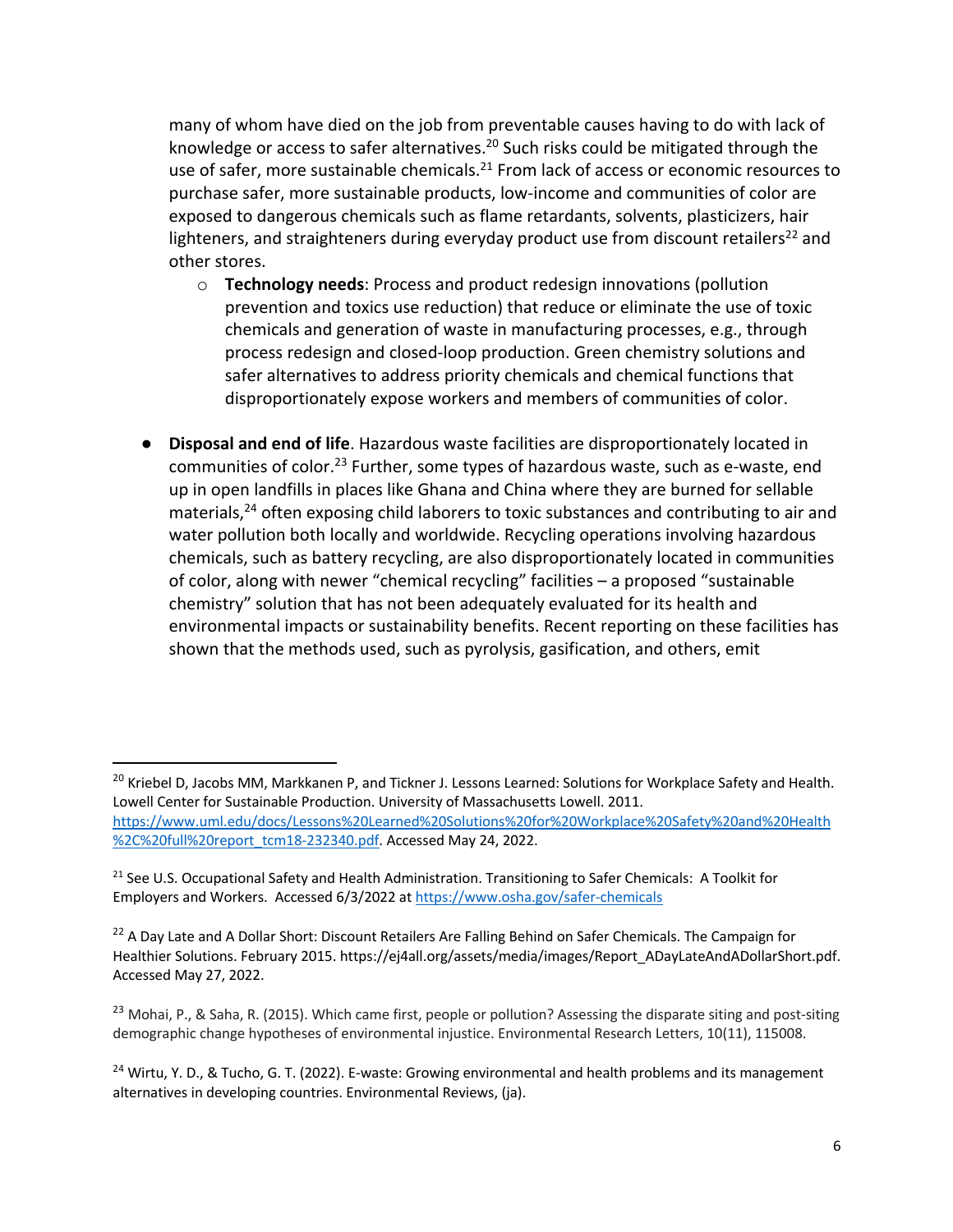hazardous chemicals, particulate matter, and pose other environmental and social concerns.25

o **Technology needs**: Process and product redesign innovations (pollution prevention and toxics use reduction) that reduce or eliminate the use of toxic chemicals and generation of waste in manufacturing processes. Green chemistry solutions and safer alternatives to address priority chemicals and chemical functions that inhibit the non-toxic recycling of materials. Green chemistry solutions that enable longer life and disassembly and reuse of materials.

As the Federal Interagency Strategy Committee established under the Sustainable Chemistry R&D Act begins to define Sustainable Chemistry and the priorities for research and innovation, it is critical that the Committee consider the following:

- *Communities most impacted by unsustainable chemistry – Black, Indigenous, fenceline, low-income, communities of color, farmworkers, and other environmental justice communities – are already engaged in local and federal discourse on issues relevant to the Federal Interagency Strategy Committee established under the Sustainable R&D Act and must be an integral part of the discussions and decision-making concerning sustainable chemistry going forward*, including discussions on research and innovation, piloting, siting, and investment priorities for Sustainable Chemistry.
- *The definition of Sustainable Chemistry must involve safety at a minimum* as is the case with the European Commission's effort to define and develop criteria for Safe and Sustainable by Design (SSbD) chemicals.<sup>26</sup> This effort should set a vision towards the prevention of impacts – from raw material extraction to production, transport, recycling, and disposal. All workers (including those who work from home) should be able to work in a safe environment without being forced to choose between an unsafe livelihood and unemployment.
- *The definition of Sustainable Chemistry should explicitly prioritize innovations and investments that do not create new hazards or exposures for already impacted communities and, in fact, actively eliminate or significantly reduce hazards and exposures*. Such innovations and investments should be subject to assessments that evaluate and prevent trade-offs to and cumulative impacts on disproportionately impacted communities at all stages of the product lifecycle.
- *The federal government should prioritize research, development, demonstration, and investment to benefit those communities most impacted by unsustainable chemistry*, including sustainable chemistry research that addresses past and ongoing harms from dangerous chemicals and supports community restoration.

<sup>&</sup>lt;sup>25</sup> Singla V. Recycling Lies: "Chemical Recycling" of Plastic is Just Greenwashing Incineration. National Resources Defense Council. 2022. https://www.nrdc.org/sites/default/files/chemical-recycling-greenwashing-incinerationib.pdf. Accessed May 24, 2022.

<sup>&</sup>lt;sup>26</sup> See https://ec.europa.eu/environment/strategy/chemicals-strategy\_en